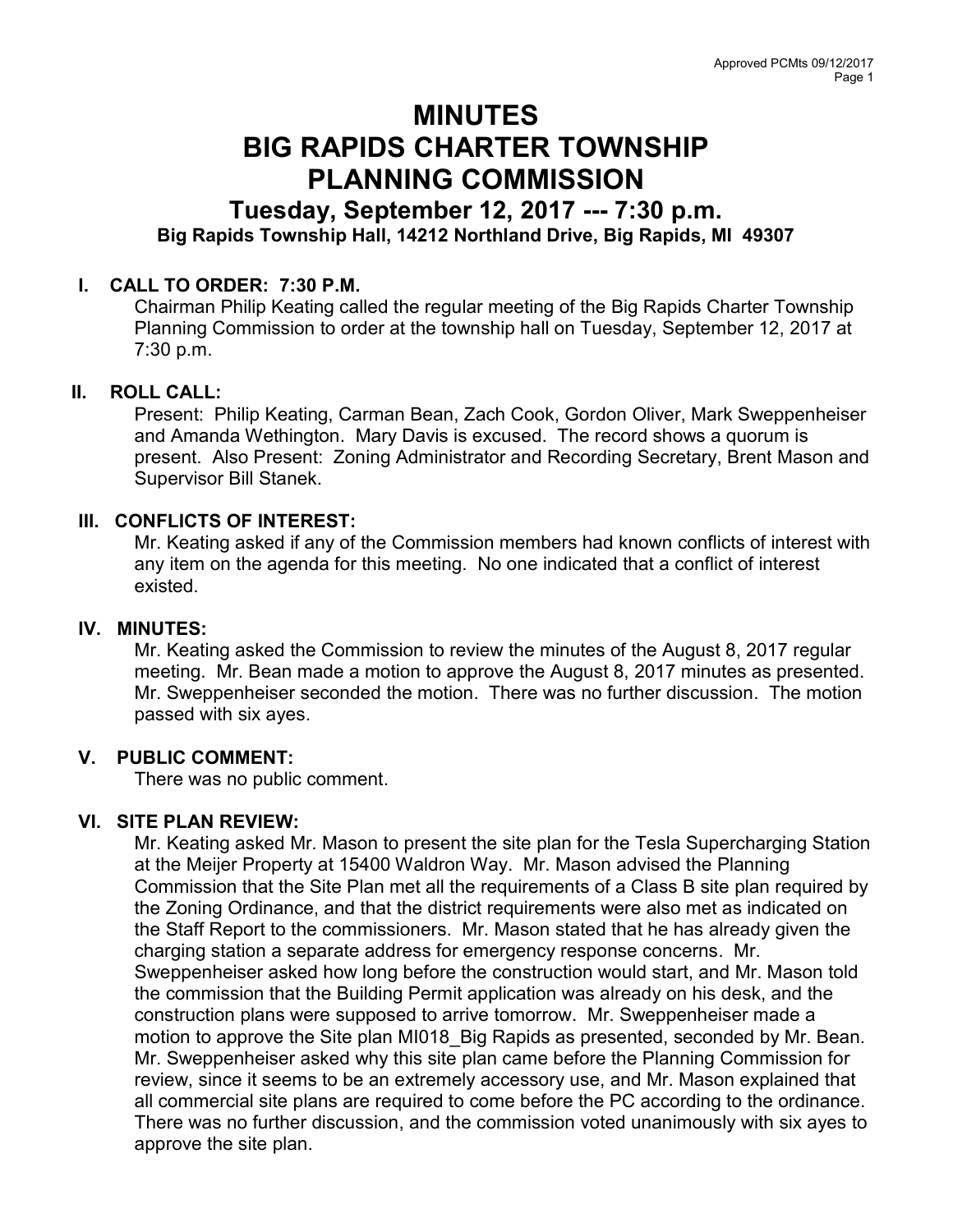#### VII. OTHER BUSINESS:

Mr. Mason advised the Commissioners that the Meijer Gas Station should be sending in a site plan for expansion, possibly for action at the October Planning Commission meeting.

Mr. Keating asked Mr. Mason to present his draft proposal for a future land use map that might be considered for the next Master Plan update. Mr. Keating asked why Mr. Mason had suggested certain changes, and Mr. Mason responded that the suggestions more accurately represent the current and foreseen use in the areas. Mr. Mason explained why he felt that previously residential/single-family uses were better described by the agricultural designation. Mr. Bean asked several questions about how the determinations were made. Mr. Sweppenheiser suggested that the area around Woodward seems to be residential in character and since utilities haven't been provided to the area, it doesn't seem likely that commercial development would occur there. Discussion about the areas described as medium density residential occurred. Mr. Mason stated that those areas represented apartment complexes, with the exception of the complexes that are in the commercial districts. Mr. Sweppenheiser asked about the original approval for the Hills of Mitchell Creek, specifically about the higher density use that was approved at that time. Mr. Mason stated that Mr. Weaver and Ms. Glatz received approval in 2015 for 15 site condos in the area previously approved for the 44 apartments, and that is now the approved use for that area, negating the apartment approval. Mr. Sweppenheiser asked what would prevent a use like that from being requested in the future, and Mr. Mason stated that he wasn't sure if anything would prevent a PUD request in the A-Residential District. Mr. Stanek thought that they would not be able to reapply for the PUD. Mr. Sweppenheiser said that the condo/apartment/high density use is so much different than the single family residential use, that it seemed contrary to the intent of the area. Mr. Mason did research the issue, and found that there is no provision for special uses, including PUD's, in the A-Residential District. Mr. Sweppenheiser mentioned that he is most concerned with protecting areas, and needs to make sure that the decisions the Planning Commission is asked to make are defensible. He continued by saying that the township has the land to make growth orderly, and that we should make sure that development occurs in a way that serves the interest of the citizens first. There was additional discussion about possible commercial growth to the east along M-20 and other changes that impact commercial development. Mr. Stanek and Mr. Keating asked about some areas near 14 Mile Road and 190<sup>th</sup> Avenue being considered as residential v. agricultural uses. Mr. Keating asked if everybody thought the 2017 proposed map was a pretty good representation of vision for the township, and everyone seemed to be in agreement that it was. Mr. Mason did mention that these changes would only be implemented during the Master Plan updating process, and that isn't required to occur until 2020. He also mentioned that since our current Master Plan is relatively minimal, that all member of the Planning Commission could make suggestions for additions and improvements they feel would be beneficial to the plan. Additionally, any changes would have to be presented at a public hearing and all the appropriate notifications would have to be made beforehand. Mr. Mason also suggested that public workshops could be held for input on the Master Plan, but historically, our requests for public input have been minimally attended, unless someone has a vested interest in the items being discussed.